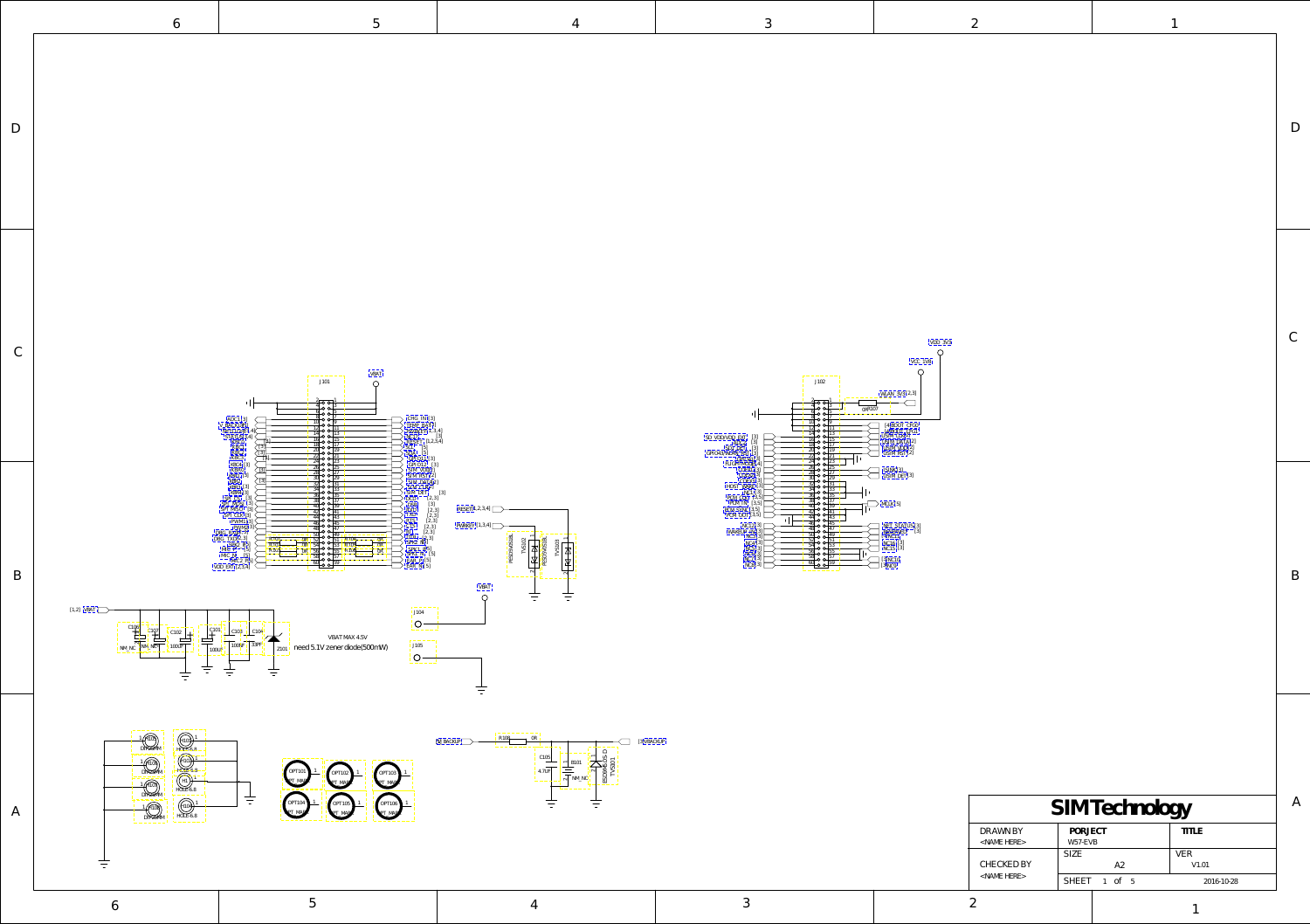A

| SIM Technology                |                    |                                    |  |  |
|-------------------------------|--------------------|------------------------------------|--|--|
| DRAWN BY<br>$<$ NAME HERE $>$ | PORJECT<br>W57-EVB | <b>TITLE</b><br>P2 POWER INTERFACE |  |  |
| CHECKED BY                    | SIZE<br>A2         | VER<br>V <sub>1.01</sub>           |  |  |
| $<$ NAME HERE $>$             | $SHEET$ 2 of 5     | 2016-10-28                         |  |  |

1

A

<span id="page-1-0"></span>



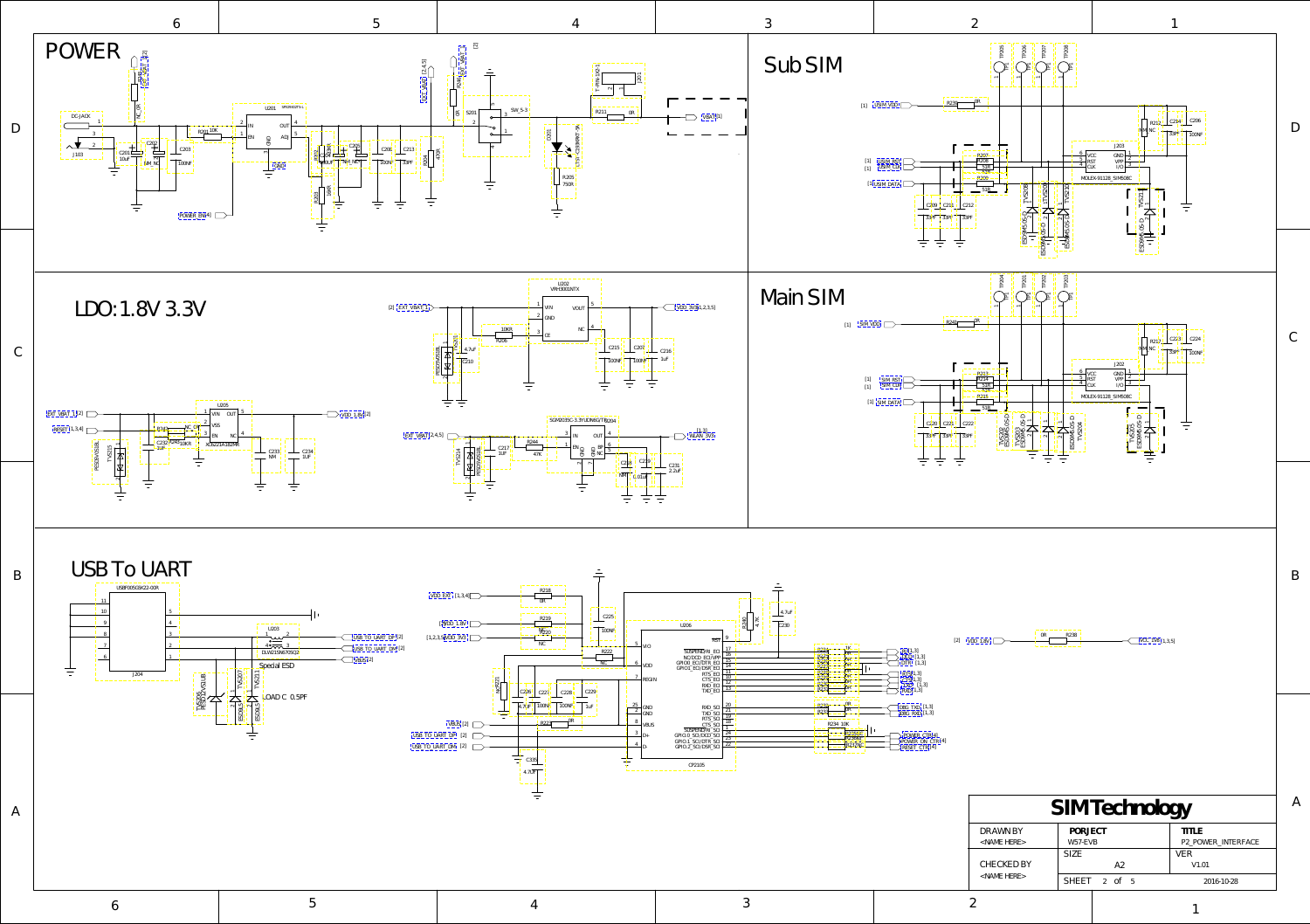6 5 4 3 2

<span id="page-2-0"></span>



| SIM Technology                |                    |                       |  |
|-------------------------------|--------------------|-----------------------|--|
| DRAWN BY<br>$<$ NAME HERE $>$ | PORJECT<br>W57-EVB | TITLE<br>P3_TESTPOINT |  |
| CHECKED BY                    | SIZE.<br>A2        | VER<br>V1.01          |  |
| $<$ NAME HERE $>$             | SHEET 3 of 5       | 2016-10-28            |  |

1

A

B

C

D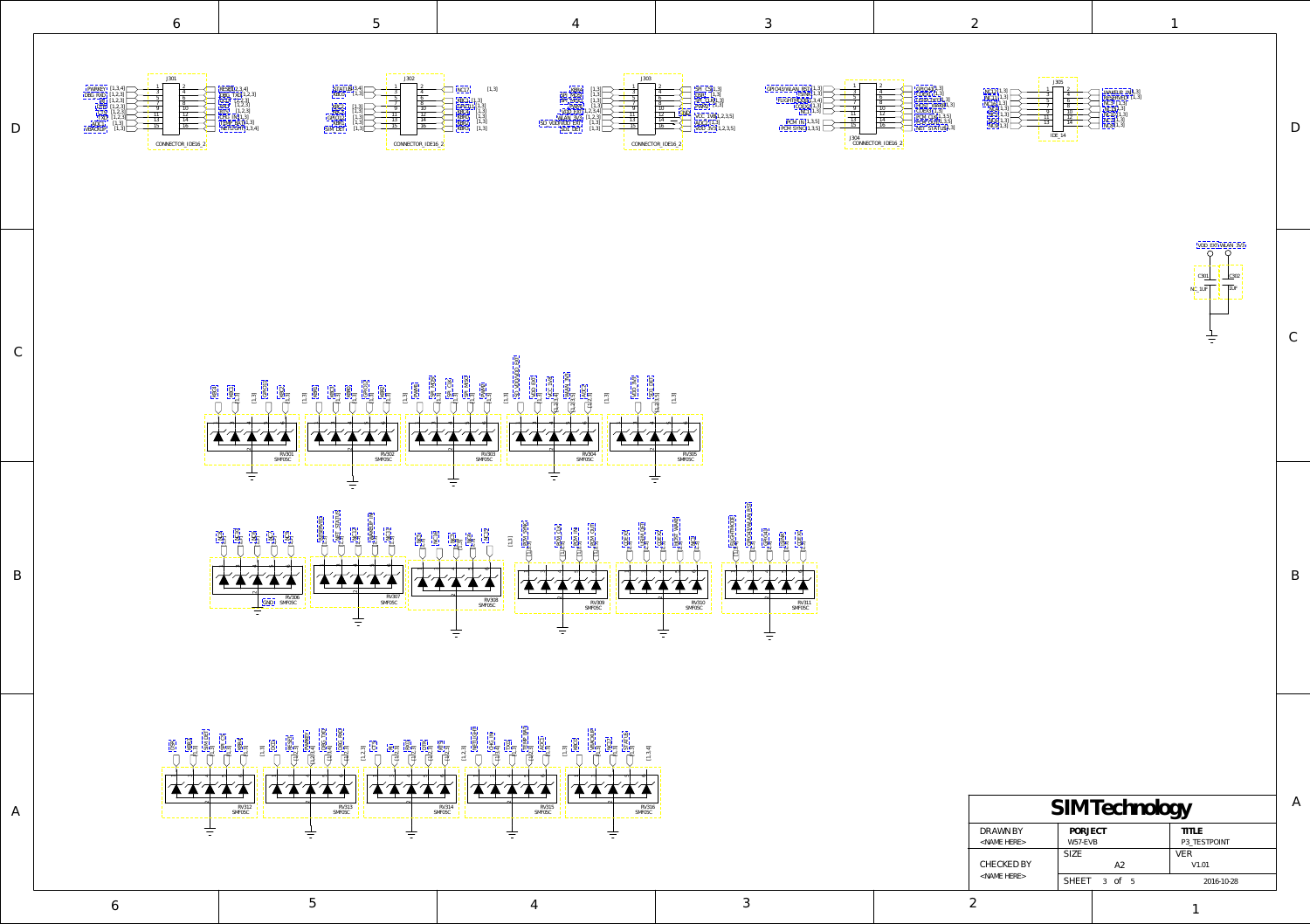| DRAWN BY<br><b>TITLE</b><br>PORJECT<br>P4 UART DEBUG<br>W57-EVB<br>$<$ NAME HERE $>$<br><b>SIZE</b><br>VER<br><b>CHECKED BY</b><br>A2<br>V1.01<br>$<$ NAME HERE $>$ | SIM Technology |              |            |  |  |
|---------------------------------------------------------------------------------------------------------------------------------------------------------------------|----------------|--------------|------------|--|--|
|                                                                                                                                                                     |                |              |            |  |  |
|                                                                                                                                                                     |                |              |            |  |  |
|                                                                                                                                                                     |                | SHEET 4 of 5 | 2016-10-28 |  |  |

6 5 4 3 2



1

<span id="page-3-0"></span>

A

B

 $\mathbb C$ 

D